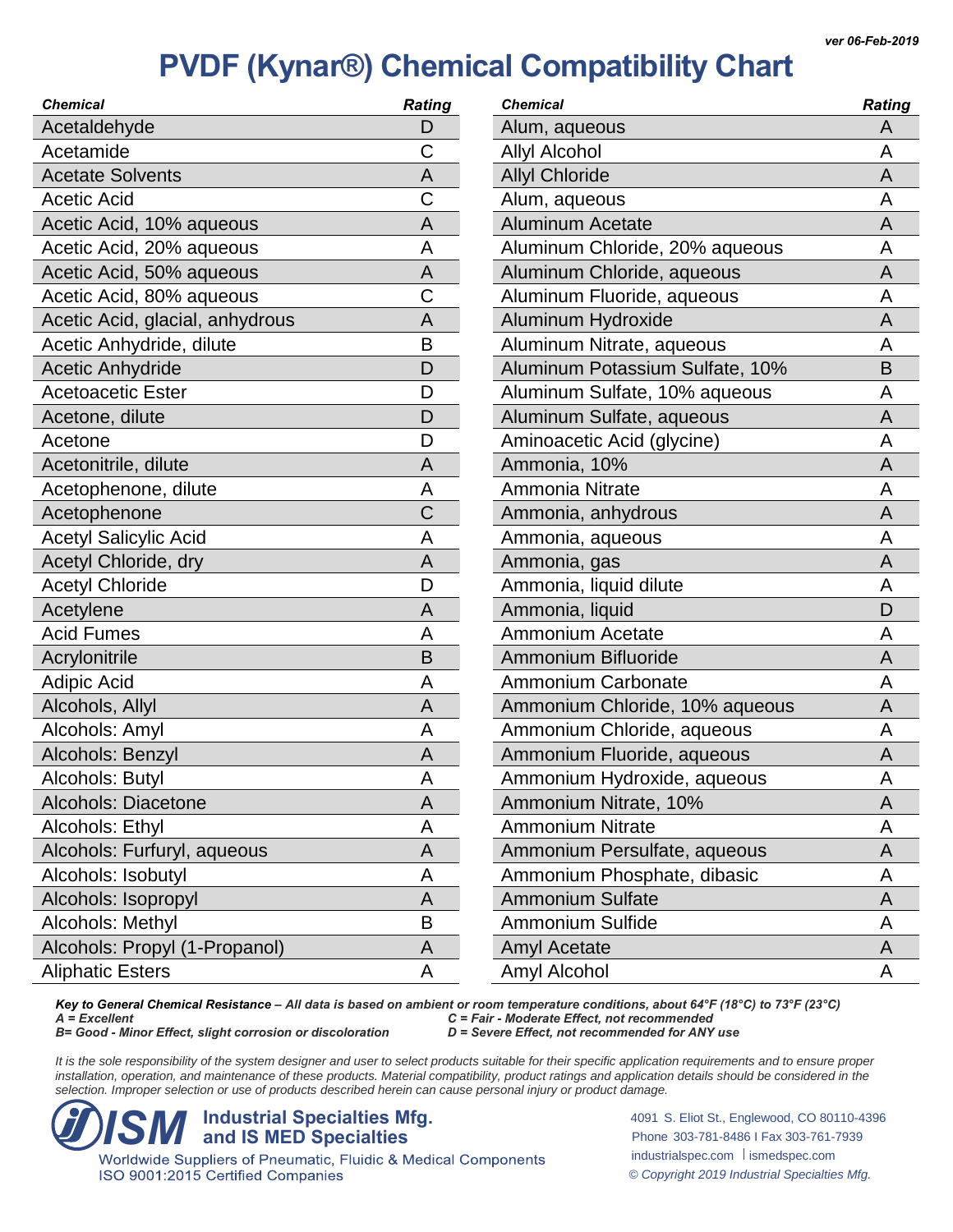*ver 06-Feb-2018*

| <b>Chemical</b>                   | <b>Rating</b> | <b>Chemical</b>  |
|-----------------------------------|---------------|------------------|
| <b>Amyl Chloride</b>              | Α             | <b>Biodies</b>   |
| Aniline, dilute                   | Α             | <b>Bisulfite</b> |
| Aniline, pure                     | A             | <b>Bleach</b>    |
| Aniline Hydrochloride, aqueous    | A             | Bone O           |
| <b>Aniline Oil</b>                | A             | Borax (s         |
| <b>Animal Oils</b>                | A             | <b>Boric Ad</b>  |
| Anone (cyclohexanone)             | D             | <b>Boric Ad</b>  |
| Antimony Chloride, aqueous        | A             | Boron H          |
| <b>Antimony Trichloride</b>       | A             | Brine (c         |
| Aqua Regia (80% HCI, 20% HNO3)    | A             | Brines,          |
| Argon Gas, pure                   | A             | <b>Bromine</b>   |
| <b>Aromatic Solvents</b>          | A             | <b>Bromine</b>   |
| Arsenic Acid, aqueous             | A             | <b>Bromine</b>   |
| Ascorbic Acid                     | Α             | <b>Butadie</b>   |
| Asphalt                           | A             | <b>Butane</b>    |
| Baking Soda, aqueous              | A             | <b>Butaned</b>   |
| <b>Barium Carbonate</b>           | A             | <b>Butanol</b>   |
| Barium Chloride, aqueous          | A             | <b>Butyl Ad</b>  |
| <b>Barium Hydroxide</b>           | A             | <b>Butyl Ad</b>  |
| <b>Barium Sulfate</b>             | Α             | <b>Butyl Al</b>  |
| <b>Barium Sulfide</b>             | A             | <b>Butyl Ar</b>  |
| Battery Acid (sulfuric acid, 20%) | A             | <b>Butyl Et</b>  |
| <b>Bay Oil</b>                    | A             | <b>Butyl Pr</b>  |
| <b>Beer</b>                       | Α             | <b>Butylen</b>   |
| <b>Beet Sugar Liquids</b>         | A             | Butyric          |
| Benzaldehyde, aqueous             | A             | Butyric          |
| Benzalkonium Chloride, dilute     | B             | Calcium          |
| <b>Benzene</b>                    | Α             | Calcium          |
| Benzene, pure                     | С             | Calcium          |
| Benzene Sulfonic Acid, aqueous    | Α             | Calcium          |
| <b>Benzoic Acid</b>               | Α             | Calcium          |
| <b>Benzol</b>                     | A             | Calcium          |
| <b>Benzyl Alcohol</b>             | A             | Calcium          |
| <b>Benzyl Chloride</b>            | A             | Calcium          |
| <b>Benzyl Ether</b>               | A             | Calcium          |
| Benzylamine, aqueous dilute       | Α             | Calcium          |
|                                   |               |                  |

| <b>Chemical</b>                      | <b>Rating</b> |
|--------------------------------------|---------------|
| Biodiesel (fatty acid methyl ester)  | Α             |
| <b>Bisulfite</b>                     | A             |
| <b>Bleach</b>                        | A             |
| <b>Bone Oil</b>                      | А             |
| Borax (sodium borate)                | A             |
| Boric Acid, 10%                      | Α             |
| <b>Boric Acid</b>                    | A             |
| <b>Boron Hydrofluoric Acid</b>       | А             |
| Brine (cooling brine)                | A             |
| Brines, saturated                    | А             |
| <b>Bromine Gas</b>                   | A             |
| Bromine Liquid, tech                 | A             |
| Bromine Water, saturated aqueous     | A             |
| <b>Butadiene</b>                     | A             |
| <b>Butane Gas</b>                    | A             |
| Butanediol, 10% aqueous              | A             |
| Butanol (butyl alcohol)              | A             |
| <b>Butyl Acetate, dilute</b>         | Α             |
| Butyl Acetate, pure                  | A             |
| <b>Butyl Alcohol</b>                 | A             |
| Butyl Amine, aqueous dilute          | A             |
| <b>Butyl Ether, dilute</b>           | A             |
| <b>Butyl Phthalate</b>               | B             |
| <b>Butylene</b>                      | A             |
| <b>Butyric Acid</b>                  | A             |
| Butyric Acid, 20%                    | Α             |
| <b>Calcium Bisulfide</b>             | A             |
| Calcium Bisulfite, aqueous           | A             |
| Calcium Bromide, 38%                 | Α             |
| Calcium Carbonate (chalk) CaCO3      | Α             |
| Calcium Chlorate, aqueous            | A             |
| Calcium Chloride, 10% aqueous        | Α             |
| Calcium Chloride, aqueous            | A             |
| Calcium Hydroxide (Iye), 10% aqueous | Α             |
| Calcium Hydroxide (Iye)              | B             |
| Calcium Hypochlorite, aqueous        | A             |

*Key to General Chemical Resistance – All data is based on ambient or room temperature conditions, about 64°F (18°C) to 73°F (23°C) A = Excellent C = Fair - Moderate Effect, not recommended B*= Good - *Minor Effect, slight corrosion or discoloration* 

It is the sole responsibility of the system designer and user to select products suitable for their specific application requirements and to ensure proper installation, operation, and maintenance of these products. Material compatibility, product ratings and application details should be considered in the *selection. Improper selection or use of products described herein can cause personal injury or product damage.*



ISO 9001:2015 Certified Companies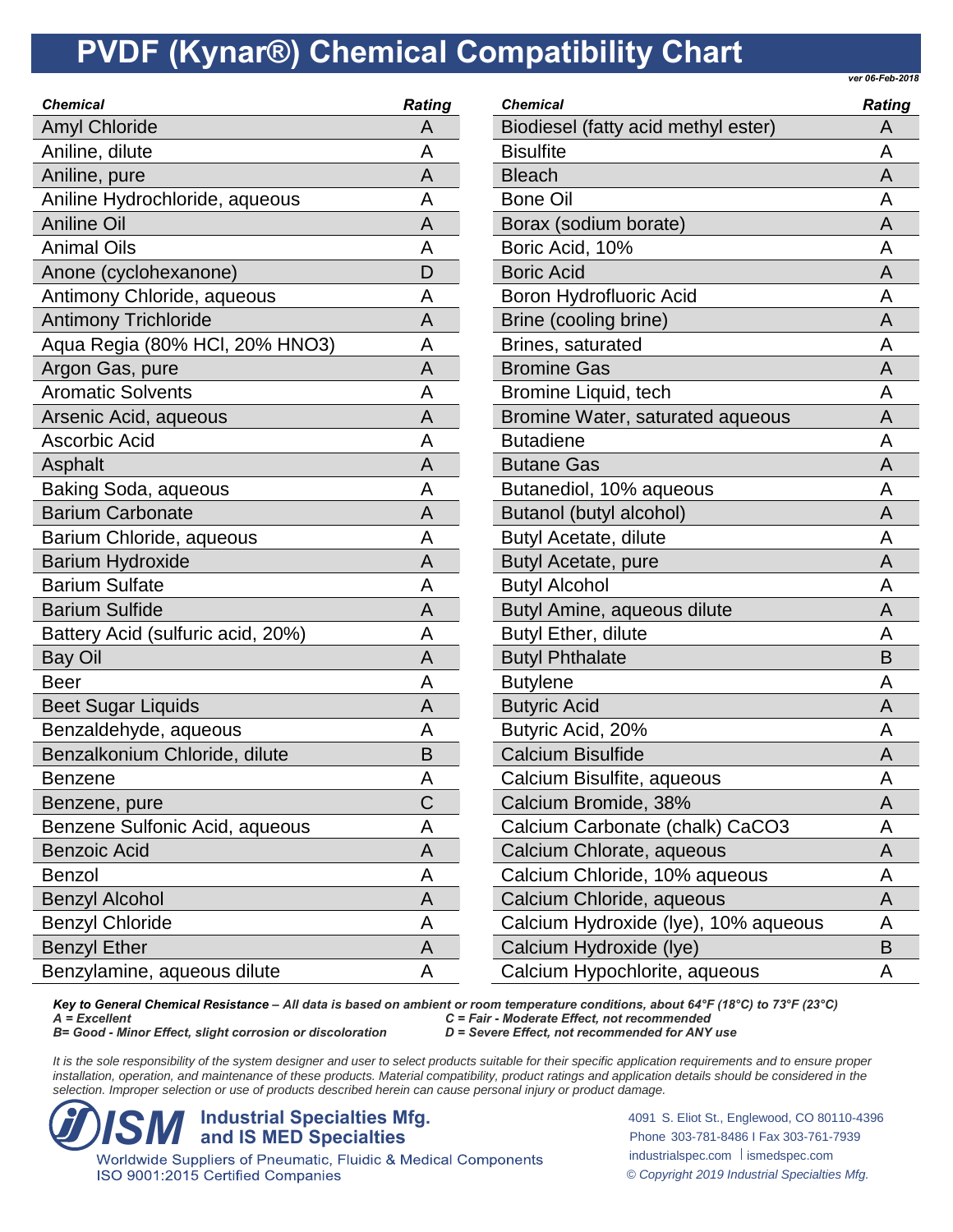*ver 06-Feb-2018*

| <b>Chemical</b>                       | <b>Rating</b> |
|---------------------------------------|---------------|
| Calcium Nitrate, aqueous              | А             |
| Calcium Oxide (unslaked lime) CaO     | А             |
| Calcium Sulfate, 10%                  | Α             |
| <b>Calcium Sulfate</b>                | А             |
| <b>Calcium Sulfide</b>                | А             |
| <b>Cane Juice</b>                     | A             |
| <b>Car Antifreeze</b>                 | А             |
| Carbolic Acid (phenol)                | А             |
| Carbon Dioxide, dry                   | A             |
| Carbon Dioxide, wet                   | А             |
| <b>Carbon Disulfide</b>               | B             |
| <b>Carbon Monoxide Gas</b>            | B             |
| <b>Carbon Tetrachloride</b>           | A             |
| Carbon Tetrachloride, dry             | А             |
| Carbon Tetrachloride, wet             | Α             |
| Carbonated Water (carbonic acid)      | А             |
| Carbonic Acid (carbonated water)      | Α             |
| Carbonyl Chloride Gas (phosgene)      | А             |
| <b>Castor Oil</b>                     | Α             |
| Caustic Potash, aqueous               | B             |
| Caustic Soda (sodium hydroxide)       | A             |
| Cellosolve (glycol ethyl ether)       | Α             |
| <b>Cellulose Acetate</b>              | D             |
| <b>Chloral Hydrate</b>                | D             |
| Chlorates of Na, K, Ba                | A             |
| Chloric Acid, aqueous                 | Α             |
| Chlorides of Na, K, Ba                | A             |
| Chlorinated Lime, aqueous             | Α             |
| Chlorine Gas, dry 10%                 | Α             |
| Chlorine Gas, dry                     | Α             |
| <b>Chlorine Gas, wet</b>              | Β             |
| Chlorine Dioxide, 8% aqueous solution | Α             |
| Chlorine Water (5-10 ppm)             | B             |
| Chlorine, anhydrous liquid            | Α             |
| <b>Chlorine Bleaching Lye</b>         | B             |
| Chloroacetic Acid, aqueous            | А             |

| <b>Chemical</b>                       | <b>Rating</b> |
|---------------------------------------|---------------|
| Chlorobenzene (mono)                  | A             |
| Chloroethanol (ethylene chlorohydrin) | А             |
| Chlorofluorocarbons                   | Ć             |
| Chloroform (trichloromethane)         | Α             |
| Chloromethane (methyl chloride)       | D             |
| <b>Chlorosulfonic Acid</b>            | D             |
| Chrome Alum, aqueous                  | A             |
| Chromic Acid, 5% aqueous              | A             |
| Chromic Acid, 10% aqueous             | A             |
| Chromic Acid, 30% aqueous             | Α             |
| Chromic Acid, 50% aqueous             | А             |
| Chromic Acid, 80%                     | B             |
| Cider                                 | A             |
| Citric Acid, 10% aqueous              | A             |
| Citric Acid, aqueous                  | А             |
| Citrus Oil or Terpene (d-Limonene)    | Α             |
| Clorox <sup>®</sup> Bleach            | Α             |
| <b>Coal Gas</b>                       | Β             |
| Coconut Oil                           | A             |
| Colophonium (tall oil)                | А             |
| <b>Cooling Brine</b>                  | А             |
| Copper Acetate, aqueous               | A             |
| Copper Chloride, aqueous              | A             |
| <b>Copper Cyanide</b>                 | A             |
| Copper Nitrate, aqueous               | Α             |
| Copper Salts (most)                   | Α             |
| Copper Sulfate, 5% aqueous            | Α             |
| Copper Sulfate, >5% aqueous           | Α             |
| <b>Cottonseed Oil</b>                 | Α             |
| Cresols, aqueous                      | B             |
| Cresylic Acid                         | В             |
| Cresylic Acids, 50%                   | в             |
| Crotonaldehyde                        | Α             |
| Cyclohexane                           | Α             |
| Cyclohexanol                          | A             |
| Cyclohexanone (anone)                 | D             |

*Key to General Chemical Resistance – All data is based on ambient or room temperature conditions, about 64°F (18°C) to 73°F (23°C) A = Excellent C = Fair - Moderate Effect, not recommended B* = Good - *Minor Effect, slight corrosion or discoloration* 

It is the sole responsibility of the system designer and user to select products suitable for their specific application requirements and to ensure proper installation, operation, and maintenance of these products. Material compatibility, product ratings and application details should be considered in the *selection. Improper selection or use of products described herein can cause personal injury or product damage.*



ISO 9001:2015 Certified Companies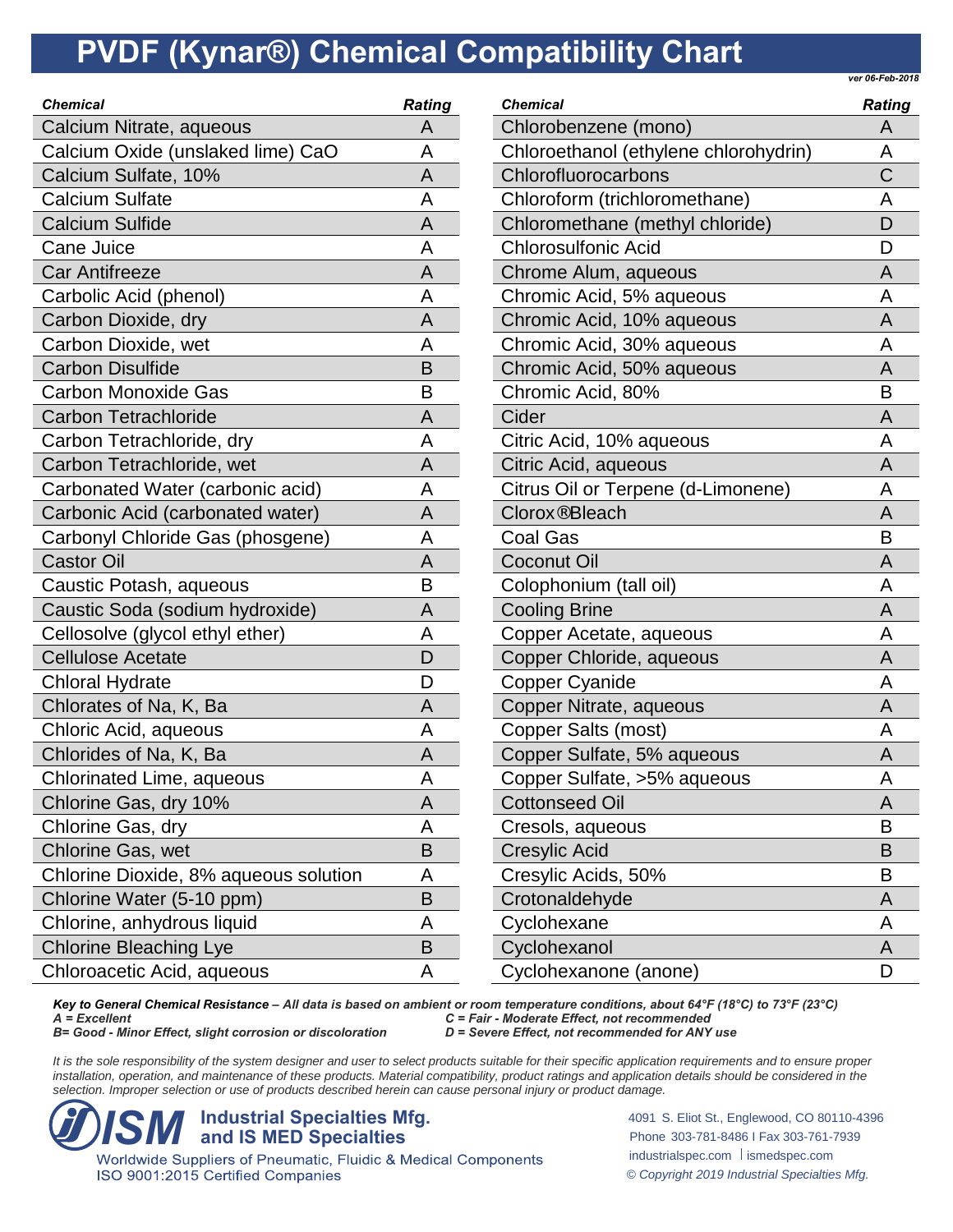*ver 06-Feb-2018*

| <b>Chemical</b>                      | <b>Rating</b> |
|--------------------------------------|---------------|
| Detergents                           | Α             |
| Detergents, synthetic                | A             |
| Dextrin, aqueous                     | A             |
| Dextrose (glucose)                   | A             |
| Dextrose (glucose), aqueous          | Α             |
| Diacetone Alcohol                    | D             |
| Dibenzyl Ether                       | Α             |
| <b>Dibutyl Phthalate</b>             | D             |
| <b>Dibutyl Sebacate</b>              | D             |
| Dibutylamine, aqueous                | A             |
| Dichlorobenzene                      | Α             |
| Dichloroethane (ethylene chloride)   | Α             |
| Dichloromethane (methylene chloride) | D             |
| 2,2-Dichloropropionic Acid           | Α             |
| Diesel Fuel (20, 30, 40, 50)         | A             |
| <b>Diesel Oil</b>                    | Α             |
| Diethanolamine, aqueous dilute       | Α             |
| Diethyl Ether (ether)                | B             |
| Diethyl Malonate                     | D             |
| Diethylamine, aqueous                | D             |
| Diethylene Glycol                    | Α             |
| Diethylenetriamine, aqueous          | A             |
| Diglycolic Acid                      | A             |
| Diisobutyl Ketone, dilute            | Α             |
| Diisopropyl Ketone, dilute           | A             |
| Dimethyl Acetamide                   | D             |
| <b>Dimethyl Aniline</b>              | A             |
| Dimethyl Formamide                   | D             |
| Dimethyl Phthalate, dilute           | A             |
| Dimethyl Sulfate                     | А             |
| Dimethyl Sulfoxide, dilute           | A             |
| Dimethyl Sulfoxide, pure             | D             |
| Dimethylamine, aqueous               | A             |
| Dimethylamine, pure                  | D             |
| Dimethylaniline                      | A             |
| Dimethylformamide (DMF), pure        | D             |
|                                      |               |

| <b>Chemical</b>                         | <b>Rating</b>         |
|-----------------------------------------|-----------------------|
| Dinitrogen Monoxide (nitrous oxide)     | Β                     |
| <b>Dioctyl Phthalate</b>                | А                     |
| Dioctyl Phthalate, pure                 | Ć                     |
| Dioxane, pure                           | D                     |
| <b>Diphenyl Oxide</b>                   | B                     |
| Dipropylene Glycol Methyl Ether, dilute | Α                     |
| <b>Disodium Phosphate</b>               | A                     |
| <b>Divinyl Benzene</b>                  | Α                     |
| <b>Edible Oils</b>                      | A                     |
| Emulsifiers, concentrated               | A                     |
| <b>Engine Oils</b>                      | Α                     |
| Epichlorohydrin, dilute                 | A                     |
| Epsom Salts, aqueous                    | A                     |
| <b>Essential Oils</b>                   | Α                     |
| <b>Esters</b>                           | B                     |
| Ethane, dilute                          | A                     |
| Ethane, pure                            | D                     |
| Ethanedioc Acid (oxalic acid), aqueous  | Α                     |
| Ethanol (ethyl alcohol)                 | A                     |
| Ethanolamine, aqueous                   | Ć                     |
| Ethanolamine, pure                      | $\overline{\text{C}}$ |
| Ethenylbenzene (styrene)                | А                     |
| Ether (diethyl ether)                   | B                     |
| <b>Ethyl Acetate</b>                    | D                     |
| <b>Ethyl Acetoacetate</b>               | A                     |
| <b>Ethyl Acrylate</b>                   | В                     |
| Ethyl Alcohol (ethanol)                 | Α                     |
| <b>Ethyl Benzoate</b>                   | D                     |
| <b>Ethyl Chloride</b>                   | A                     |
| <b>Ethyl Chloroacetate</b>              | Α                     |
| <b>Ethyl Chloroformate</b>              | A                     |
| <b>Ethyl Cyanoacetate</b>               | Α                     |
| <b>Ethyl Ether</b>                      | Α                     |
| <b>Ethyl Formate</b>                    | А                     |
| Ethylbenzene                            | A                     |
| Ethylene                                | А                     |

*Key to General Chemical Resistance – All data is based on ambient or room temperature conditions, about 64°F (18°C) to 73°F (23°C) A = Excellent C = Fair - Moderate Effect, not recommended B*= Good - *Minor Effect, slight corrosion or discoloration* 

It is the sole responsibility of the system designer and user to select products suitable for their specific application requirements and to ensure proper installation, operation, and maintenance of these products. Material compatibility, product ratings and application details should be considered in the *selection. Improper selection or use of products described herein can cause personal injury or product damage.*



ISO 9001:2015 Certified Companies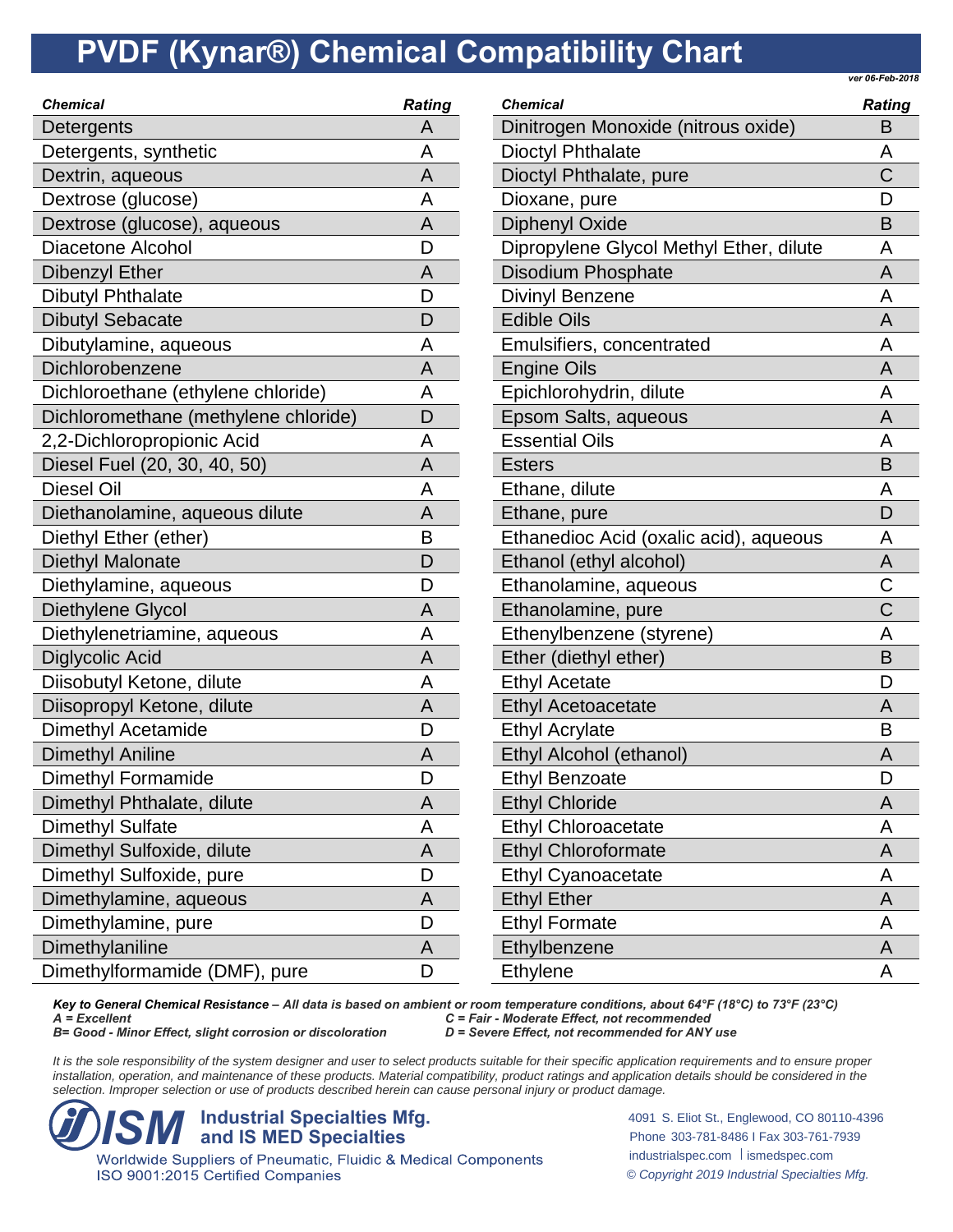*ver 06-Feb-2018*

| <b>Ethylene Bromide</b><br>A<br>Ethylene Chloride (dichloroethane)<br>A<br>Ethylene Chlorohydrin, aqueous<br>A<br><b>Ethylene Diamine</b><br>B<br><b>Ethylene Dichloride</b><br>A<br>Ethylene Glycol, aqueous<br>A<br>Ethylene Glycol, pure<br>A<br>Ethylene Oxide Gas (EtO), dry 3%<br>A<br><b>Ethylene Oxide Gas</b><br>A<br>Exhaust Fumes (with hydrogen fluoride)<br>A<br>Exhaust Fumes (with carbon dioxide)<br>A<br>Exhaust Fumes (with carbon monoxide)<br>A<br>Exhaust Fumes (with nitrous gases)<br>A<br>Exhaust Fumes (with hydrochloric acid)<br>Α<br>Exhaust Fumes (with sulfur dioxide, dry)<br>A<br>Exhaust Fumes (with sulfur trioxide, dry)<br>A<br>Exhaust Fumes (with sulfuric acid, wet)<br>A<br><b>Fatty Acid Methyl Ester (biodiesel)</b><br>A<br><b>Fatty Acid Sulfates, aqueous</b><br>A<br>Fatty Acids (greases)<br>A<br>Fatty Acids, >C6<br>A<br>Ferric Chloride, 10%<br>A<br>Ferric Chloride, aqueous<br>A<br>Ferric Nitrate, aqueous<br>A<br>$\frac{1}{1}$<br><b>Ferric Sulfate</b><br>A<br>Ferrous Chloride, chloride<br>A<br><b>Ferrous Sulfate</b><br>A<br><b>Fluoboric Acid</b><br>A<br><b>Fluorinated Refrigerants</b><br>Α<br><b>Fluorine</b><br>Α<br>Fluorine Gas, dry pure<br>D<br>C<br>Fluorine Gas, wet pure<br><b>Fluoroboric Acid</b><br>Α<br>Fluosilicic Acid, 20%<br>Α<br>Fluosilicic Acid, 100%<br>Α<br>Food Fats and Oils<br>А | <b>Chemical</b> | <b>Rating</b> | $\mathbf C$                 |
|---------------------------------------------------------------------------------------------------------------------------------------------------------------------------------------------------------------------------------------------------------------------------------------------------------------------------------------------------------------------------------------------------------------------------------------------------------------------------------------------------------------------------------------------------------------------------------------------------------------------------------------------------------------------------------------------------------------------------------------------------------------------------------------------------------------------------------------------------------------------------------------------------------------------------------------------------------------------------------------------------------------------------------------------------------------------------------------------------------------------------------------------------------------------------------------------------------------------------------------------------------------------------------------------------------------------------------------------------------------------------|-----------------|---------------|-----------------------------|
|                                                                                                                                                                                                                                                                                                                                                                                                                                                                                                                                                                                                                                                                                                                                                                                                                                                                                                                                                                                                                                                                                                                                                                                                                                                                                                                                                                           |                 |               | F                           |
|                                                                                                                                                                                                                                                                                                                                                                                                                                                                                                                                                                                                                                                                                                                                                                                                                                                                                                                                                                                                                                                                                                                                                                                                                                                                                                                                                                           |                 |               | F                           |
|                                                                                                                                                                                                                                                                                                                                                                                                                                                                                                                                                                                                                                                                                                                                                                                                                                                                                                                                                                                                                                                                                                                                                                                                                                                                                                                                                                           |                 |               | $\overline{r}$              |
|                                                                                                                                                                                                                                                                                                                                                                                                                                                                                                                                                                                                                                                                                                                                                                                                                                                                                                                                                                                                                                                                                                                                                                                                                                                                                                                                                                           |                 |               | F                           |
|                                                                                                                                                                                                                                                                                                                                                                                                                                                                                                                                                                                                                                                                                                                                                                                                                                                                                                                                                                                                                                                                                                                                                                                                                                                                                                                                                                           |                 |               | F                           |
|                                                                                                                                                                                                                                                                                                                                                                                                                                                                                                                                                                                                                                                                                                                                                                                                                                                                                                                                                                                                                                                                                                                                                                                                                                                                                                                                                                           |                 |               | F                           |
|                                                                                                                                                                                                                                                                                                                                                                                                                                                                                                                                                                                                                                                                                                                                                                                                                                                                                                                                                                                                                                                                                                                                                                                                                                                                                                                                                                           |                 |               | $\overline{F}$              |
|                                                                                                                                                                                                                                                                                                                                                                                                                                                                                                                                                                                                                                                                                                                                                                                                                                                                                                                                                                                                                                                                                                                                                                                                                                                                                                                                                                           |                 |               | F                           |
|                                                                                                                                                                                                                                                                                                                                                                                                                                                                                                                                                                                                                                                                                                                                                                                                                                                                                                                                                                                                                                                                                                                                                                                                                                                                                                                                                                           |                 |               | $\overline{r}$              |
|                                                                                                                                                                                                                                                                                                                                                                                                                                                                                                                                                                                                                                                                                                                                                                                                                                                                                                                                                                                                                                                                                                                                                                                                                                                                                                                                                                           |                 |               | F                           |
|                                                                                                                                                                                                                                                                                                                                                                                                                                                                                                                                                                                                                                                                                                                                                                                                                                                                                                                                                                                                                                                                                                                                                                                                                                                                                                                                                                           |                 |               | $\overline{F}$              |
|                                                                                                                                                                                                                                                                                                                                                                                                                                                                                                                                                                                                                                                                                                                                                                                                                                                                                                                                                                                                                                                                                                                                                                                                                                                                                                                                                                           |                 |               | F                           |
|                                                                                                                                                                                                                                                                                                                                                                                                                                                                                                                                                                                                                                                                                                                                                                                                                                                                                                                                                                                                                                                                                                                                                                                                                                                                                                                                                                           |                 |               | F                           |
|                                                                                                                                                                                                                                                                                                                                                                                                                                                                                                                                                                                                                                                                                                                                                                                                                                                                                                                                                                                                                                                                                                                                                                                                                                                                                                                                                                           |                 |               | F                           |
|                                                                                                                                                                                                                                                                                                                                                                                                                                                                                                                                                                                                                                                                                                                                                                                                                                                                                                                                                                                                                                                                                                                                                                                                                                                                                                                                                                           |                 |               | $\overline{r}$              |
|                                                                                                                                                                                                                                                                                                                                                                                                                                                                                                                                                                                                                                                                                                                                                                                                                                                                                                                                                                                                                                                                                                                                                                                                                                                                                                                                                                           |                 |               | F                           |
|                                                                                                                                                                                                                                                                                                                                                                                                                                                                                                                                                                                                                                                                                                                                                                                                                                                                                                                                                                                                                                                                                                                                                                                                                                                                                                                                                                           |                 |               | F                           |
|                                                                                                                                                                                                                                                                                                                                                                                                                                                                                                                                                                                                                                                                                                                                                                                                                                                                                                                                                                                                                                                                                                                                                                                                                                                                                                                                                                           |                 |               | F                           |
|                                                                                                                                                                                                                                                                                                                                                                                                                                                                                                                                                                                                                                                                                                                                                                                                                                                                                                                                                                                                                                                                                                                                                                                                                                                                                                                                                                           |                 |               | $\overline{r}$              |
|                                                                                                                                                                                                                                                                                                                                                                                                                                                                                                                                                                                                                                                                                                                                                                                                                                                                                                                                                                                                                                                                                                                                                                                                                                                                                                                                                                           |                 |               | $\mathbf \zeta$             |
|                                                                                                                                                                                                                                                                                                                                                                                                                                                                                                                                                                                                                                                                                                                                                                                                                                                                                                                                                                                                                                                                                                                                                                                                                                                                                                                                                                           |                 |               | $\overline{\mathcal{L}}$    |
|                                                                                                                                                                                                                                                                                                                                                                                                                                                                                                                                                                                                                                                                                                                                                                                                                                                                                                                                                                                                                                                                                                                                                                                                                                                                                                                                                                           |                 |               | $\overline{\mathbf{C}}$     |
|                                                                                                                                                                                                                                                                                                                                                                                                                                                                                                                                                                                                                                                                                                                                                                                                                                                                                                                                                                                                                                                                                                                                                                                                                                                                                                                                                                           |                 |               | $\overline{\mathbf{C}}$     |
|                                                                                                                                                                                                                                                                                                                                                                                                                                                                                                                                                                                                                                                                                                                                                                                                                                                                                                                                                                                                                                                                                                                                                                                                                                                                                                                                                                           |                 |               | $\overline{\mathbf{C}}$     |
|                                                                                                                                                                                                                                                                                                                                                                                                                                                                                                                                                                                                                                                                                                                                                                                                                                                                                                                                                                                                                                                                                                                                                                                                                                                                                                                                                                           |                 |               |                             |
|                                                                                                                                                                                                                                                                                                                                                                                                                                                                                                                                                                                                                                                                                                                                                                                                                                                                                                                                                                                                                                                                                                                                                                                                                                                                                                                                                                           |                 |               |                             |
|                                                                                                                                                                                                                                                                                                                                                                                                                                                                                                                                                                                                                                                                                                                                                                                                                                                                                                                                                                                                                                                                                                                                                                                                                                                                                                                                                                           |                 |               | $\overline{\mathbf{C}}$     |
|                                                                                                                                                                                                                                                                                                                                                                                                                                                                                                                                                                                                                                                                                                                                                                                                                                                                                                                                                                                                                                                                                                                                                                                                                                                                                                                                                                           |                 |               | $\overline{\mathcal{C}}$    |
|                                                                                                                                                                                                                                                                                                                                                                                                                                                                                                                                                                                                                                                                                                                                                                                                                                                                                                                                                                                                                                                                                                                                                                                                                                                                                                                                                                           |                 |               | $\overline{\mathcal{L}}$    |
|                                                                                                                                                                                                                                                                                                                                                                                                                                                                                                                                                                                                                                                                                                                                                                                                                                                                                                                                                                                                                                                                                                                                                                                                                                                                                                                                                                           |                 |               | (                           |
|                                                                                                                                                                                                                                                                                                                                                                                                                                                                                                                                                                                                                                                                                                                                                                                                                                                                                                                                                                                                                                                                                                                                                                                                                                                                                                                                                                           |                 |               | $\overline{\mathcal{L}}$    |
|                                                                                                                                                                                                                                                                                                                                                                                                                                                                                                                                                                                                                                                                                                                                                                                                                                                                                                                                                                                                                                                                                                                                                                                                                                                                                                                                                                           |                 |               | $\mathcal{L}_{\mathcal{L}}$ |
|                                                                                                                                                                                                                                                                                                                                                                                                                                                                                                                                                                                                                                                                                                                                                                                                                                                                                                                                                                                                                                                                                                                                                                                                                                                                                                                                                                           |                 |               | $\overline{\mathcal{L}}$    |
|                                                                                                                                                                                                                                                                                                                                                                                                                                                                                                                                                                                                                                                                                                                                                                                                                                                                                                                                                                                                                                                                                                                                                                                                                                                                                                                                                                           |                 |               | (                           |
|                                                                                                                                                                                                                                                                                                                                                                                                                                                                                                                                                                                                                                                                                                                                                                                                                                                                                                                                                                                                                                                                                                                                                                                                                                                                                                                                                                           |                 |               | $\overline{\mathbf{C}}$     |
|                                                                                                                                                                                                                                                                                                                                                                                                                                                                                                                                                                                                                                                                                                                                                                                                                                                                                                                                                                                                                                                                                                                                                                                                                                                                                                                                                                           |                 |               |                             |

| <b>Chemical</b>                        | <b>Rating</b> |
|----------------------------------------|---------------|
| Formaldehyde, 40%                      | A             |
| Formaldehyde, 100%                     | А             |
| Formaldehyde Solution, aqueous         | Α             |
| Formalin                               | А             |
| Formic Acid, 10% aqueous               | A             |
| Formic Acid, aqueous                   | B             |
| Formic Acid, pure                      | C             |
| Freon 11                               | Α             |
| Freon 12                               | A             |
| Freon 22                               | A             |
| Freon 113                              | B             |
| Freon TF                               | B             |
| <b>Fruit Juices</b>                    | А             |
| Fuel Oils (1, 2, 3, 5A, 5B, 6)         | B             |
| <b>Fuming Sulfuric Acid, pure</b>      | D             |
| Furan, dilute                          | А             |
| <b>Furan Resin</b>                     | D             |
| Furfural (ant oil) C5H4O2              | B             |
| Furfuryl Alcohol, aqueous              | A             |
| Gallic Acid, 5%                        | A             |
| <b>Gallic Acid</b>                     | Α             |
| Gasoline, high-aromatic                | Α             |
| Gasoline, leaded                       | Α             |
| Gasoline, unleaded                     | А             |
| Gelatin, aqueous                       | А             |
| <b>Ginger Oil</b>                      | Α             |
| Glucose (dextrose)                     | Α             |
| Glue, PVA (polyvinyl acetate)          | А             |
| Glycerin, aqueous                      | Α             |
| Glycine (aminoacetic acid), aqueous    | А             |
| <b>Glycolic Acid</b>                   | B             |
| <b>Glycol Ethyl Ether (cellosolve)</b> | A             |
| Glycols                                | Α             |
| Gold Monocyanide                       | Α             |
| <b>Grape Juice</b>                     | Α             |
| Grape Vinegar, 5%                      | А             |

*Key to General Chemical Resistance – All data is based on ambient or room temperature conditions, about 64°F (18°C) to 73°F (23°C) A = Excellent C = Fair - Moderate Effect, not recommended B*= Good - *Minor Effect, slight corrosion or discoloration* 

It is the sole responsibility of the system designer and user to select products suitable for their specific application requirements and to ensure proper installation, operation, and maintenance of these products. Material compatibility, product ratings and application details should be considered in the *selection. Improper selection or use of products described herein can cause personal injury or product damage.*



ISO 9001:2015 Certified Companies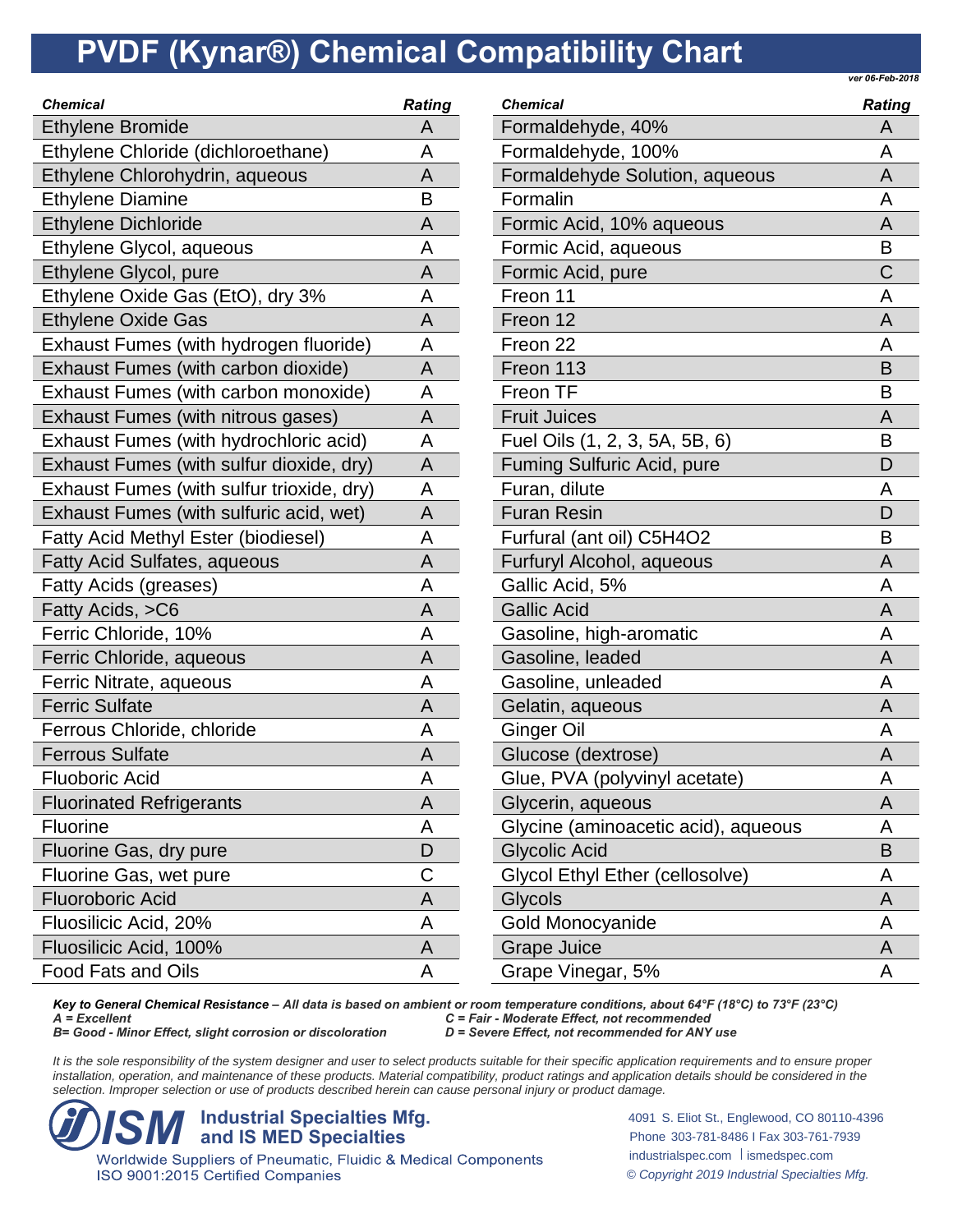*ver 06-Feb-2018*

| <b>Chemical</b>                    | <b>Rating</b> |
|------------------------------------|---------------|
| Grease                             | А             |
| Greases (fatty oils)               | Α             |
| <b>Grid Gas</b>                    | B             |
| Helium, pure                       | А             |
| Heptane                            | A             |
| Hexachloro-1,3-butadiene           | A             |
| Hexamethylenediamine, dilute       | Α             |
| Hexamethylphosphortriamide, dilute | А             |
| Hexamine                           | С             |
| Hexane                             | А             |
| Honey                              | А             |
| Hydraulic Oil, petroleum           | A             |
| Hydraulic Oil, synthetic           | Α             |
| Hydrazine (diamine), aqueous       | A             |
| Hydrazine Dihydrochloride, aqueous | Α             |
| Hydrazine Hydrate, aqueous         | Ć             |
| Hydrobromic Acid, 20%              | A             |
| Hydrobromic Acid, 50%              | Α             |
| Hydrobromic Acid, 100%             | Α             |
| Hydrochloric Acid, 10%             | A             |
| Hydrochloric Acid, 20%             | A             |
| Hydrochloric Acid, 37%             | А             |
| Hydrochloric Acid, 100%            | A             |
| Hydrochloric Acid, concentrated    | A             |
| Hydrochloric Acid, dry gas         | Α             |
| Hydrocyanic Acid, aqueous          | A             |
| Hydrofluoric Acid, 20%             | Α             |
| Hydrofluoric Acid, 40%             | А             |
| Hydrofluoric Acid, 50%             | Α             |
| Hydrofluoric Acid, 75%             | Α             |
| Hydrofluoric Acid, 100%            | Α             |
| Hydrofluosilicic Acid, 20%         | А             |
| Hydrofluosilicic Acid, 100%        | A             |
| Hydrogen Chloride Gas, pure        | B             |
| Hydrogen Gas, pure                 | A             |
| Hydrogen Peroxide, 10%             | Α             |
|                                    |               |

| <b>Chemical</b>            | <b>Rating</b> |
|----------------------------|---------------|
| Hydrogen Peroxide, 30%     | А             |
| Hydrogen Peroxide, 50%     | Α             |
| Hydrogen Peroxide, 90%     | Α             |
| Hydrogen Peroxide, 100%    | Α             |
| Hydrogen Sulfide, aqueous  | A             |
| Hydrogen Sulfide Gas, dry  | A             |
| Hydroquinone, aqueous      | A             |
| Hydroxyacetic Acid, 70%    | Α             |
| Hydroxybenzene (phenol)    | A             |
| Hypochlorites              | A             |
| Hypochlorites (Na 12-14%)  | A             |
| Hypochlorous Acid, aqueous | А             |
| <b>Illuminating Gas</b>    | B             |
| Inert Gases, pure          | А             |
| Ink                        | А             |
| lodine                     | А             |
| lodine, in alcohol         | А             |
| <b>Iodine Tincture</b>     | А             |
| lodoform                   | С             |
| Iron Sulfate, aqueous      | Α             |
| Isobutanol                 | Α             |
| <b>Isobutyl Acetate</b>    | С             |
| Isooctane                  | A             |
| Isopropanol                | А             |
| <b>Isopropyl Acetate</b>   | D             |
| <b>Isopropyl Chloride</b>  | Α             |
| <b>Isopropyl Ether</b>     | D             |
| Isopropylbenzene           | А             |
| Isotane                    | Α             |
| Jet Fuel (JP3, JP4, JP5)   | в             |
| Kerosene                   | Α             |
| Ketones                    | D             |
| Lacquers                   | D             |
| Lactic Acid, aqueous       | B             |
| Lard (animal fats)         | Α             |
| Latex                      | Α             |

*Key to General Chemical Resistance – All data is based on ambient or room temperature conditions, about 64°F (18°C) to 73°F (23°C) A = Excellent C = Fair - Moderate Effect, not recommended B*= Good - *Minor Effect, slight corrosion or discoloration* 

It is the sole responsibility of the system designer and user to select products suitable for their specific application requirements and to ensure proper installation, operation, and maintenance of these products. Material compatibility, product ratings and application details should be considered in the *selection. Improper selection or use of products described herein can cause personal injury or product damage.*



ISO 9001:2015 Certified Companies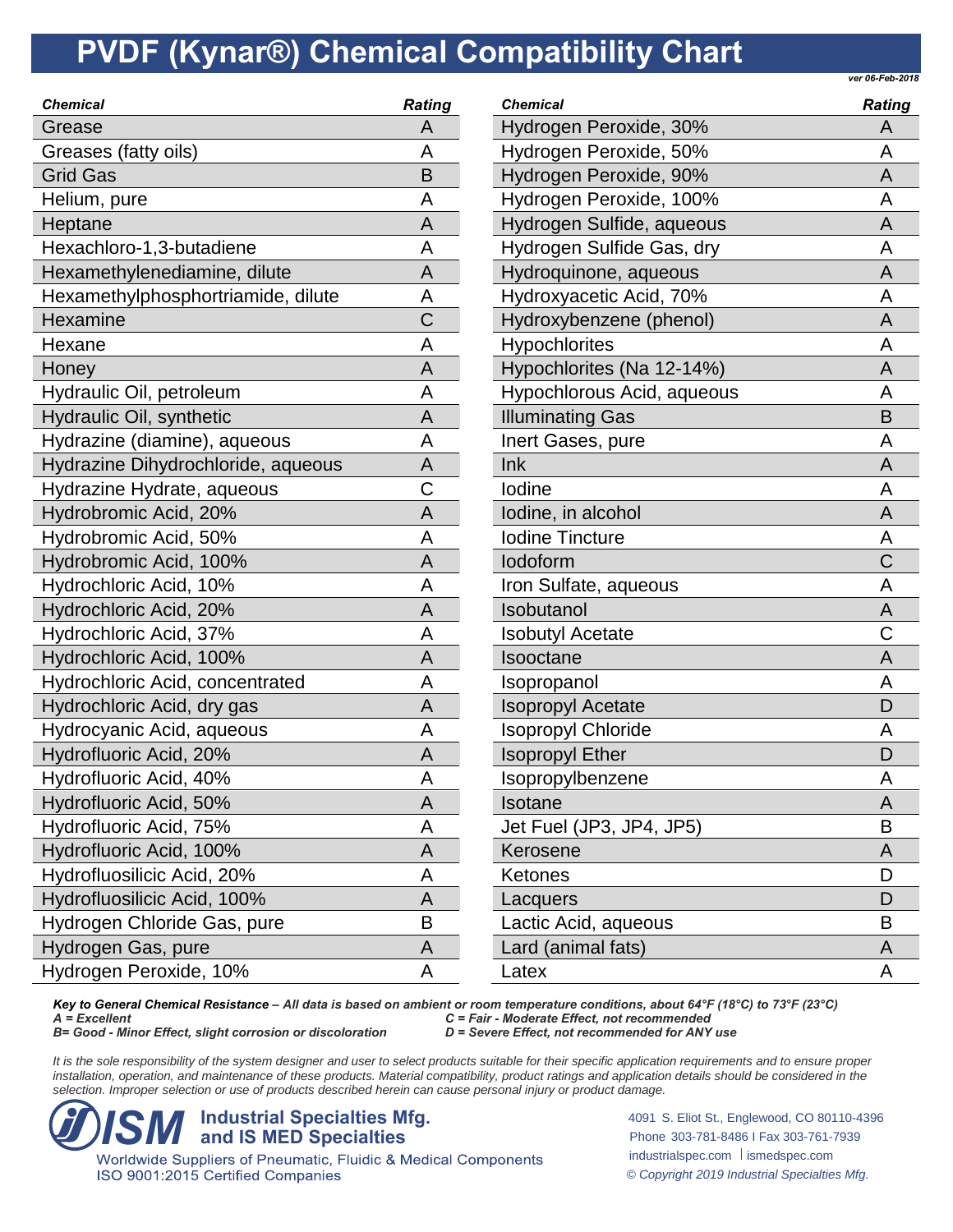*ver 06-Feb-2018*

| <b>Chemical</b>                           | <b>Rating</b> |
|-------------------------------------------|---------------|
| Laughing Gas (nitrous oxide)              | B             |
| <b>Laundry Detergent</b>                  | A             |
| Lead Acetate, aqueous                     | A             |
| Lead Nitrate, aqueous                     | Α             |
| <b>Lead Sulfamate</b>                     | Α             |
| Lemon Oil                                 | A             |
| Light Petroleum (petroleum spirits)       | A             |
| Ligroin                                   | A             |
| Lime (CaO)                                | A             |
| Lime Water, aqueous                       | В             |
| <b>Linoleic Acid</b>                      | A             |
| Linseed Oil                               | A             |
| Lithium Chloride, aqueous                 | A             |
| Lubricants                                | Α             |
| Lubricating Oils, with aromatic additives | A             |
| Lye (Ca(OH)2, calcium hydroxide)          | Α             |
| Lye (KOH, potassium hydroxide)            | A             |
| Lye (NaOH, sodium hydroxide)              | D             |
| Lysol                                     | B             |
| <b>Machine Oils</b>                       | A             |
| <b>Magnesium Carbonate</b>                | A             |
| Magnesium Chloride, 10%                   | Α             |
| Magnesium Chloride, aqueous               | A             |
| Magnesium Hydroxide, 10% aqueous          | A             |
| Magnesium Hydroxide, aqueous              | A             |
| Magnesium Nitrate, aqueous                | Α             |
| Magnesium Sulfate, aqueous                | A             |
| Maleic Acid, aqueous                      | Α             |
| <b>Maleic Anhydride</b>                   | Α             |
| Malic Acid (apple acid), aqueous          | А             |
| Manganese Sulfate, aqueous                | A             |
| Marsh Gas (methane)                       | B             |
| Mash, fermented                           | Α             |
| Mayonnaise                                | А             |
| <b>Meat Juices</b>                        | A             |
| Mercaptane                                | С             |

| <b>Chemical</b>                     | <b>Rating</b> |
|-------------------------------------|---------------|
| Mercuric Chloride, dilute aqueous   | Α             |
| <b>Mercuric Cyanide</b>             | A             |
| Mercurous Nitrate, aqueous          | A             |
| Mercury                             | A             |
| Mercury Salts, aqueous              | A             |
| Methacrylic Acid                    | A             |
| <b>Methane Gas</b>                  | B             |
| Methanoic Acid, 10% aqueous         | A             |
| Methanoic Acid, aqueous             | A             |
| Methanol (methyl alcohol)           | B             |
| <b>Methyl Acetate</b>               | B             |
| Methyl Acetone (mixture)            | D             |
| <b>Methyl Acrylate</b>              | B             |
| Methyl Alcohol, 10%                 | A             |
| <b>Methyl Bromide</b>               | A             |
| Methyl Butyl Ketone                 | D             |
| <b>Methyl Cellosolve</b>            | A             |
| Methyl Chloride (chloromethane)     | D             |
| <b>Methyl Chloroacetate</b>         | A             |
| Methyl Chloromethyl Ether           | A             |
| <b>Methyl Dichloride</b>            | D             |
| Methyl Ethyl Ketone (MEK, butanone) | D             |
| Methyl Isobutyl Ketone              | D             |
| Methyl Isopropyl Ketone             | A             |
| <b>Methyl Methacrylate</b>          | B             |
| Methylamine, dilute                 | C             |
| <b>Methylene Chloride</b>           | D             |
| Milk                                | А             |
| <b>Milk Products</b>                | А             |
| Mine Gas (methane)                  | в             |
| <b>Mineral Oil</b>                  | A             |
| <b>Mineral Water</b>                | А             |
| <b>Moist Air</b>                    | A             |
| Molasses                            | B             |
| <b>Molasses Based Flavoring</b>     | A             |
| Monochloroacetic Acid               | В             |

*Key to General Chemical Resistance – All data is based on ambient or room temperature conditions, about 64°F (18°C) to 73°F (23°C) A = Excellent C = Fair - Moderate Effect, not recommended B*= Good - *Minor Effect, slight corrosion or discoloration* 

It is the sole responsibility of the system designer and user to select products suitable for their specific application requirements and to ensure proper installation, operation, and maintenance of these products. Material compatibility, product ratings and application details should be considered in the *selection. Improper selection or use of products described herein can cause personal injury or product damage.*



ISO 9001:2015 Certified Companies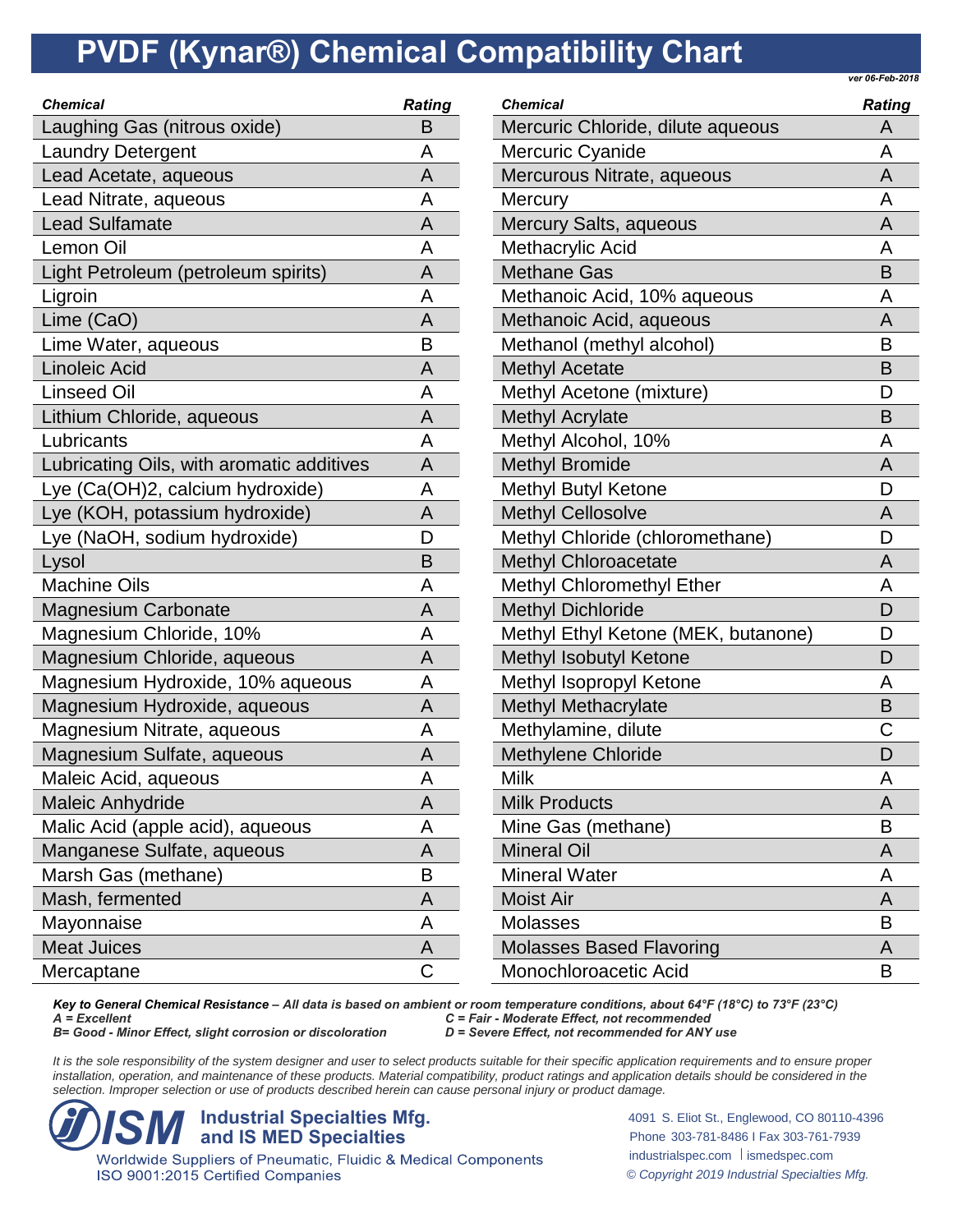*ver 06-Feb-2018*

| <b>Chemical</b>                     | <b>Rating</b> |
|-------------------------------------|---------------|
| <b>Monoethanol Amine</b>            | С             |
| Morpholine, aqueous                 | B             |
| <b>Motor Oil</b>                    | B             |
| Mustard                             | A             |
| Naphtha                             | A             |
| Naphthalene                         | A             |
| Natural Gas (methane)               | В             |
| Nickel Chloride, aqueous            | А             |
| Nickel Nitrate, aqueous             | A             |
| <b>Nickel Salts</b>                 | А             |
| Nickel Sulfate, aqueous             | A             |
| <b>Nicotine</b>                     | А             |
| Nitrates of Na, K and NH3           | Α             |
| Nitric Acid, 5-10%                  | А             |
| Nitric Acid, 20%                    | A             |
| Nitric Acid, 50%                    | A             |
| Nitric Acid, concentrated           | A             |
| Nitric Acid, fuming dilute          | A             |
| Nitrite (Na)                        | А             |
| Nitrobenzene                        | Α             |
| Nitrobenzene, pure                  | Ć             |
| Nitroethane                         | Α             |
| Nitrogen Gas, pure                  | Α             |
| Nitrogen Oxides (nitrous fumes)     | Ć             |
| Nitromethane                        | А             |
| Nitrotoluenes, pure                 | B             |
| <b>Nitrous Acid</b>                 | B             |
| Nitrous Fumes (nitrogen oxides)     | С             |
| Nitrous Oxide (dinitrogen monoxide) | B             |
| <b>Oils: Aniline</b>                | А             |
| Oils: Animal                        | Α             |
| Oils: Bay                           | Α             |
| Oils: Bone                          | Α             |
| Oils: Castor                        | А             |
| <b>Oils: Citric</b>                 | А             |
| Oils: Coconut                       | Α             |
|                                     |               |

| <b>Chemical</b>                            | <b>Rating</b> |
|--------------------------------------------|---------------|
| <b>Oils: Cod Liver</b>                     | Α             |
| Oils: Corn                                 | A             |
| <b>Oils: Cottonseed</b>                    | A             |
| Oils: Crude Oil                            | A             |
| Oils: Diesel Fuel (20, 30, 40, 50)         | A             |
| Oils: Edible                               | A             |
| Oils: Engine                               | А             |
| <b>Oils: Essential</b>                     | A             |
| Oils: Fuel (1, 2, 3, 5A, 5B, 6)            | B             |
| Oils: Ginger                               | Α             |
| Oils: Hydraulic Oil, petroleum             | A             |
| Oils: Hydraulic Oil, synthetic             | Α             |
| Oils: Lemon                                | A             |
| Oils: Linseed                              | Α             |
| Oils: Lubricating, with aromatic additives | A             |
| Oils: Machine                              | A             |
| <b>Oils: Mineral</b>                       | A             |
| Oils: Olive                                | A             |
| Oils: Orange                               | Α             |
| Oils: Palm                                 | A             |
| <b>Oils: Paraffin</b>                      | A             |
| Oils: Peanut                               | Α             |
| <b>Oils: Peppermint</b>                    | A             |
| Oils: Pine                                 | A             |
| <b>Oils: Rapeseed</b>                      | A             |
| Oils: Rosin                                | A             |
| <b>Oils: Sesame Seed</b>                   | A             |
| Oils: Silicone                             | А             |
| Oils: Soybean                              | A             |
| Oils: Spindle                              | А             |
| Oils: Tanning                              | Α             |
| Oils: Transformer                          | Α             |
| <b>Oils: Turbine</b>                       | Α             |
| Oils: Turpentine                           | Α             |
| Oils: Vegetable                            | A             |
| Oleic Acid                                 | Α             |

*Key to General Chemical Resistance – All data is based on ambient or room temperature conditions, about 64°F (18°C) to 73°F (23°C) A = Excellent C = Fair - Moderate Effect, not recommended B*= Good - *Minor Effect, slight corrosion or discoloration* 

It is the sole responsibility of the system designer and user to select products suitable for their specific application requirements and to ensure proper installation, operation, and maintenance of these products. Material compatibility, product ratings and application details should be considered in the *selection. Improper selection or use of products described herein can cause personal injury or product damage.*



ISO 9001:2015 Certified Companies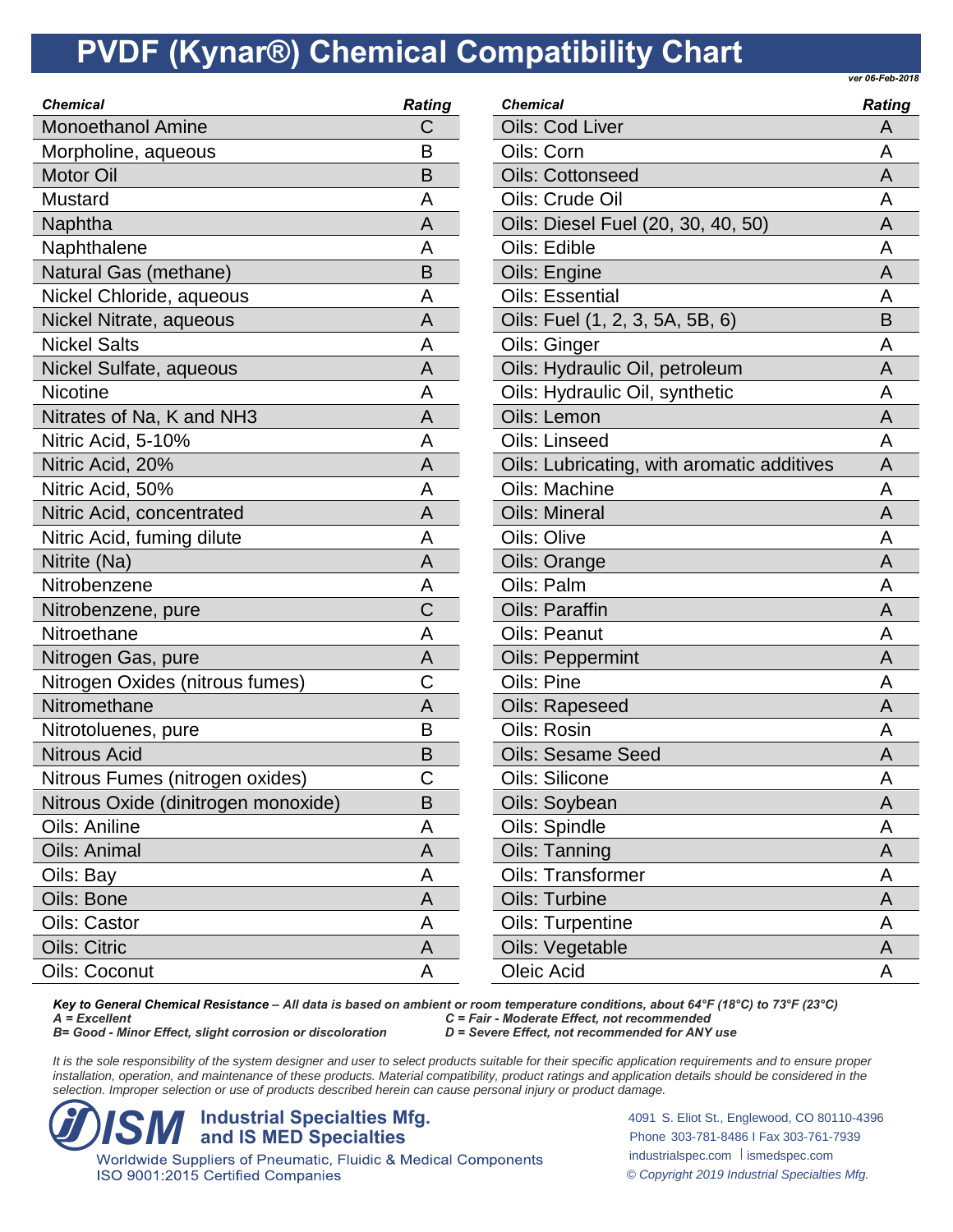*ver 06-Feb-2018*

| <b>Chemical</b>                        | <b>Rating</b> |
|----------------------------------------|---------------|
| Oleum, 25%                             | С             |
| Oleum, pure                            | D             |
| <b>Olive Oil</b>                       | A             |
| <b>Orange Oil</b>                      | A             |
| Oxalic Acid, cold 10%                  | B             |
| Oxalic Acid, cold                      | В             |
| Oxygen Gas, pure                       | D             |
| <b>Ozone Gas</b>                       | A             |
| Ozone Gas, dry                         | A             |
| Ozone Gas, wet                         | A             |
| Palm Oil                               | A             |
| <b>Palmitic Acid</b>                   | A             |
| Paraffin                               | Α             |
| <b>Paraffin Oil</b>                    | A             |
| <b>Paraffin Wax</b>                    | A             |
| <b>Peanut Oil</b>                      | Α             |
| Pentane (amyl hydride) C5H12           | A             |
| Peppermint Oil                         | A             |
| Peracetic Acid (peroxyacetic acid)     | Α             |
| Peracetic Acid, 6% aqueous             | B             |
| <b>Perchloric Acid</b>                 | Α             |
| Perchloroethylene, pure                | B             |
| Peroxyacetic Acid (peracetic acid)     | Α             |
| Peroxyacetic Acid, 6% aqueous          | В             |
| Petrolatum                             | A             |
| Petroleum                              | A             |
| <b>Petroleum Spirits</b>               | A             |
| Phenol, 10% (carbolic acid)            | А             |
| Phenol (carbolic acid)                 | Α             |
| <b>Phenyl Ether</b>                    | Α             |
| Phenylethene (styrene)                 | A             |
| Phenylhydrazine                        | Α             |
| Phenylhydrazine Hydrochloride, aqueous | A             |
| Phosgene Gas (carbonyl chloride)       | Α             |
| Phosphoric Acid, 20%                   | B             |
| Phosphoric Acid, >40%                  | B             |
|                                        |               |

| Chemical                              | <b>Rating</b> |
|---------------------------------------|---------------|
| Phosphoric Acid, crude                | Α             |
| Phosphoric Acid, S40%                 | B             |
| Phosphoric Acid Anhydride             | D             |
| Phosphorus, red                       | Α             |
| <b>Phosphorous Chlorides</b>          | B             |
| Phosphorous Oxychloride, dilute       | А             |
| <b>Phosphorous Pentoxide</b>          | Α             |
| <b>Phosphorus Trichloride</b>         | А             |
| <b>Photographic Developers</b>        | B             |
| <b>Photographic Emulsions</b>         | B             |
| <b>Photographic Fixing Baths</b>      | B             |
| <b>Photographic Solutions</b>         | B             |
| <b>Phthalic Acid</b>                  | Α             |
| <b>Phthalic Anhydride</b>             | А             |
| Picric Acid (trinitrophenol)          | А             |
| Pine Oil                              | А             |
| Pinene (turpentine oil), pure         | Α             |
| Potash (potassium carbonate), aqueous | B             |
| Potassium Aluminum Sulfate, aqueous   | А             |
| Potassium Bicarbonate, aqueous        | В             |
| Potassium Bromate, aqueous            | А             |
| Potassium Bromide, aqueous            | А             |
| Potassium Carbonate (potash), aqueous | B             |
| Potassium Chlorate, aqueous           | B             |
| Potassium Chloride, up to 30% aqueous | Α             |
| Potassium Chromate, aqueous           | В             |
| Potassium Cyanide Solutions, aqueous  | А             |
| Potassium Dichromate, aqueous         | А             |
| Potassium Ferricyanide, aqueous       | Α             |
| Potassium Ferrocyanide, aqueous       | А             |
| Potassium Hydroxide, aqueous          | Β             |
| Potassium Hypochlorite, aqueous       | Α             |
| Potassium Iodide, aqueous             | Α             |
| Potassium Manganate                   | Α             |
| Potassium Nitrate, 10% aqueous        | A             |
| Potassium Nitrite, aqueous            | Α             |

*Key to General Chemical Resistance – All data is based on ambient or room temperature conditions, about 64°F (18°C) to 73°F (23°C) A = Excellent C = Fair - Moderate Effect, not recommended B*= Good - *Minor Effect, slight corrosion or discoloration* 

It is the sole responsibility of the system designer and user to select products suitable for their specific application requirements and to ensure proper installation, operation, and maintenance of these products. Material compatibility, product ratings and application details should be considered in the *selection. Improper selection or use of products described herein can cause personal injury or product damage.*



ISO 9001:2015 Certified Companies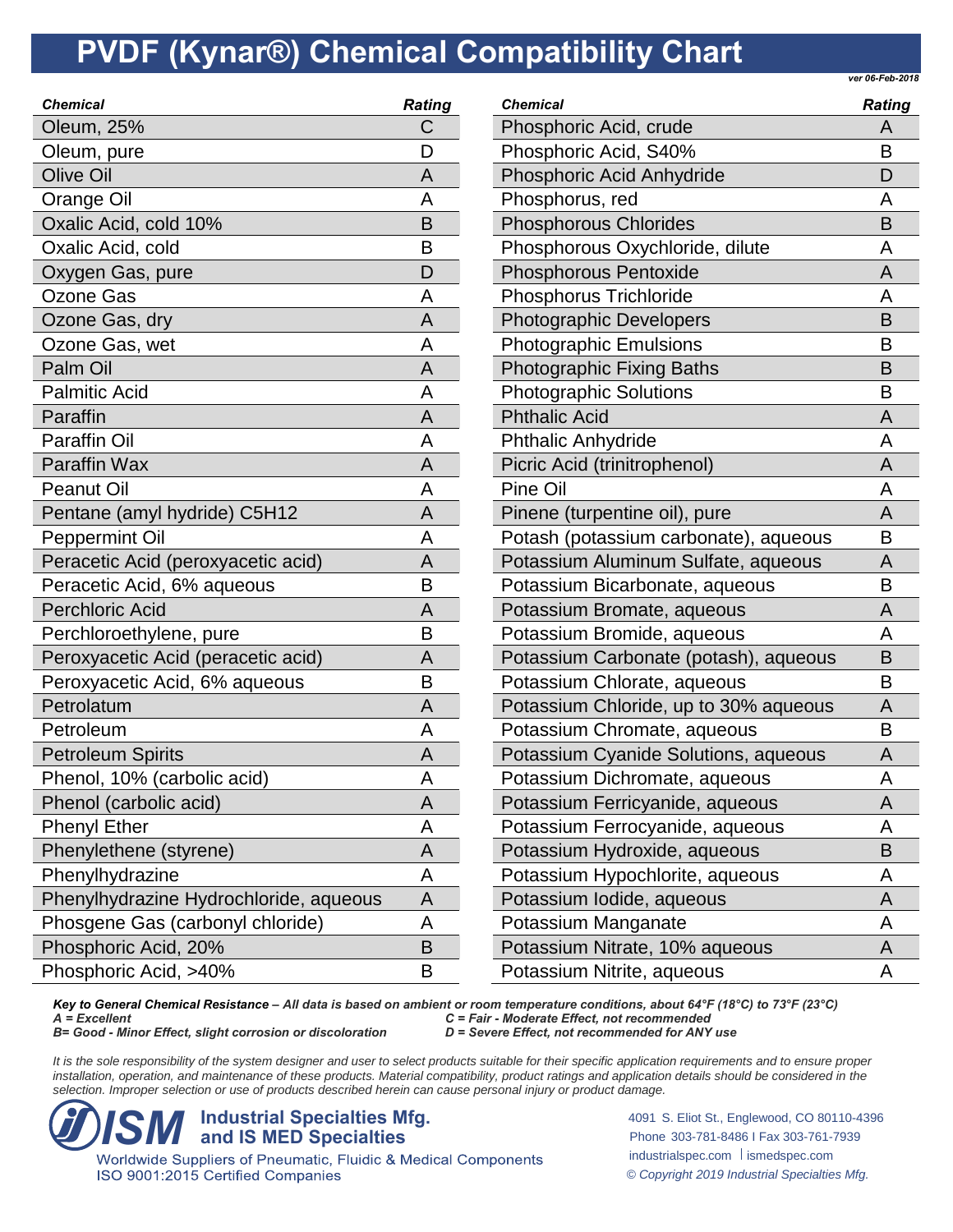*ver 06-Feb-2018*

| Potassium Permanganate, aqueous<br>Α<br>С<br>Potassium Persulfate, aqueous<br>Potassium Phosphate, aqueous<br>B<br>Potassium Sulfate, aqueous<br>A<br>Potassium Sulfide, aqueous<br>A<br>А<br>Propane, gas<br>Propane, liquefied<br>Α<br>Propanol, pure<br>Α<br><b>Propyl Acetate</b><br>Α<br>Propyl Alcohol, aqueous<br>A<br>Propylamine, dilute<br>Α<br>Propylene (propene, methyl ethylene)<br>A<br>Propylene Glycol, aqueous<br>Α<br>Propylene Glycol, pure<br>Α<br>Propylene Oxide, dilute<br>A<br>Pyridine (C5H5N), dilute<br>D<br><b>Pyrogallic Acid</b><br>A<br>Pyrogallol, aqueous<br>A<br><b>Rapeseed Oil</b><br>Α<br>Red Prussiate of Potash, aqueous<br>Α<br><b>Rosin Oil</b><br>А<br>Salicylaldehyde<br>A<br><b>Salicylic Acid</b><br>Α<br>Salt Brine (NaCl saturated)<br>A<br>Salt Cake (sodium sulfate), aqueous<br>A<br>Sea Water<br>Α<br><b>Silicic Acid</b><br>Α<br>Silicone<br>А<br><b>Silicone Fluids</b><br>Α<br>Silicone Oil<br>А<br>Silver Nitrate, aqueous<br>Α<br>Soap Solutions, aqueous<br>Α<br>Soda (sodium carbonate), aqueous<br>B<br>Soda Ash (sodium carbonate)<br>A<br>Soda Lye (sodium hydroxide), aqueous<br>Α<br>Sodium Acetate, aqueous<br>Α | Chemical | <b>Rating</b> |
|-----------------------------------------------------------------------------------------------------------------------------------------------------------------------------------------------------------------------------------------------------------------------------------------------------------------------------------------------------------------------------------------------------------------------------------------------------------------------------------------------------------------------------------------------------------------------------------------------------------------------------------------------------------------------------------------------------------------------------------------------------------------------------------------------------------------------------------------------------------------------------------------------------------------------------------------------------------------------------------------------------------------------------------------------------------------------------------------------------------------------------------------------------------------------------------|----------|---------------|
|                                                                                                                                                                                                                                                                                                                                                                                                                                                                                                                                                                                                                                                                                                                                                                                                                                                                                                                                                                                                                                                                                                                                                                                   |          |               |
|                                                                                                                                                                                                                                                                                                                                                                                                                                                                                                                                                                                                                                                                                                                                                                                                                                                                                                                                                                                                                                                                                                                                                                                   |          |               |
|                                                                                                                                                                                                                                                                                                                                                                                                                                                                                                                                                                                                                                                                                                                                                                                                                                                                                                                                                                                                                                                                                                                                                                                   |          |               |
|                                                                                                                                                                                                                                                                                                                                                                                                                                                                                                                                                                                                                                                                                                                                                                                                                                                                                                                                                                                                                                                                                                                                                                                   |          |               |
|                                                                                                                                                                                                                                                                                                                                                                                                                                                                                                                                                                                                                                                                                                                                                                                                                                                                                                                                                                                                                                                                                                                                                                                   |          |               |
|                                                                                                                                                                                                                                                                                                                                                                                                                                                                                                                                                                                                                                                                                                                                                                                                                                                                                                                                                                                                                                                                                                                                                                                   |          |               |
|                                                                                                                                                                                                                                                                                                                                                                                                                                                                                                                                                                                                                                                                                                                                                                                                                                                                                                                                                                                                                                                                                                                                                                                   |          |               |
|                                                                                                                                                                                                                                                                                                                                                                                                                                                                                                                                                                                                                                                                                                                                                                                                                                                                                                                                                                                                                                                                                                                                                                                   |          |               |
|                                                                                                                                                                                                                                                                                                                                                                                                                                                                                                                                                                                                                                                                                                                                                                                                                                                                                                                                                                                                                                                                                                                                                                                   |          |               |
|                                                                                                                                                                                                                                                                                                                                                                                                                                                                                                                                                                                                                                                                                                                                                                                                                                                                                                                                                                                                                                                                                                                                                                                   |          |               |
|                                                                                                                                                                                                                                                                                                                                                                                                                                                                                                                                                                                                                                                                                                                                                                                                                                                                                                                                                                                                                                                                                                                                                                                   |          |               |
|                                                                                                                                                                                                                                                                                                                                                                                                                                                                                                                                                                                                                                                                                                                                                                                                                                                                                                                                                                                                                                                                                                                                                                                   |          |               |
|                                                                                                                                                                                                                                                                                                                                                                                                                                                                                                                                                                                                                                                                                                                                                                                                                                                                                                                                                                                                                                                                                                                                                                                   |          |               |
|                                                                                                                                                                                                                                                                                                                                                                                                                                                                                                                                                                                                                                                                                                                                                                                                                                                                                                                                                                                                                                                                                                                                                                                   |          |               |
|                                                                                                                                                                                                                                                                                                                                                                                                                                                                                                                                                                                                                                                                                                                                                                                                                                                                                                                                                                                                                                                                                                                                                                                   |          |               |
|                                                                                                                                                                                                                                                                                                                                                                                                                                                                                                                                                                                                                                                                                                                                                                                                                                                                                                                                                                                                                                                                                                                                                                                   |          |               |
|                                                                                                                                                                                                                                                                                                                                                                                                                                                                                                                                                                                                                                                                                                                                                                                                                                                                                                                                                                                                                                                                                                                                                                                   |          |               |
|                                                                                                                                                                                                                                                                                                                                                                                                                                                                                                                                                                                                                                                                                                                                                                                                                                                                                                                                                                                                                                                                                                                                                                                   |          |               |
|                                                                                                                                                                                                                                                                                                                                                                                                                                                                                                                                                                                                                                                                                                                                                                                                                                                                                                                                                                                                                                                                                                                                                                                   |          |               |
|                                                                                                                                                                                                                                                                                                                                                                                                                                                                                                                                                                                                                                                                                                                                                                                                                                                                                                                                                                                                                                                                                                                                                                                   |          |               |
|                                                                                                                                                                                                                                                                                                                                                                                                                                                                                                                                                                                                                                                                                                                                                                                                                                                                                                                                                                                                                                                                                                                                                                                   |          |               |
|                                                                                                                                                                                                                                                                                                                                                                                                                                                                                                                                                                                                                                                                                                                                                                                                                                                                                                                                                                                                                                                                                                                                                                                   |          |               |
|                                                                                                                                                                                                                                                                                                                                                                                                                                                                                                                                                                                                                                                                                                                                                                                                                                                                                                                                                                                                                                                                                                                                                                                   |          |               |
|                                                                                                                                                                                                                                                                                                                                                                                                                                                                                                                                                                                                                                                                                                                                                                                                                                                                                                                                                                                                                                                                                                                                                                                   |          |               |
|                                                                                                                                                                                                                                                                                                                                                                                                                                                                                                                                                                                                                                                                                                                                                                                                                                                                                                                                                                                                                                                                                                                                                                                   |          |               |
|                                                                                                                                                                                                                                                                                                                                                                                                                                                                                                                                                                                                                                                                                                                                                                                                                                                                                                                                                                                                                                                                                                                                                                                   |          |               |
|                                                                                                                                                                                                                                                                                                                                                                                                                                                                                                                                                                                                                                                                                                                                                                                                                                                                                                                                                                                                                                                                                                                                                                                   |          |               |
|                                                                                                                                                                                                                                                                                                                                                                                                                                                                                                                                                                                                                                                                                                                                                                                                                                                                                                                                                                                                                                                                                                                                                                                   |          |               |
|                                                                                                                                                                                                                                                                                                                                                                                                                                                                                                                                                                                                                                                                                                                                                                                                                                                                                                                                                                                                                                                                                                                                                                                   |          |               |
|                                                                                                                                                                                                                                                                                                                                                                                                                                                                                                                                                                                                                                                                                                                                                                                                                                                                                                                                                                                                                                                                                                                                                                                   |          |               |
|                                                                                                                                                                                                                                                                                                                                                                                                                                                                                                                                                                                                                                                                                                                                                                                                                                                                                                                                                                                                                                                                                                                                                                                   |          |               |
|                                                                                                                                                                                                                                                                                                                                                                                                                                                                                                                                                                                                                                                                                                                                                                                                                                                                                                                                                                                                                                                                                                                                                                                   |          |               |
|                                                                                                                                                                                                                                                                                                                                                                                                                                                                                                                                                                                                                                                                                                                                                                                                                                                                                                                                                                                                                                                                                                                                                                                   |          |               |
|                                                                                                                                                                                                                                                                                                                                                                                                                                                                                                                                                                                                                                                                                                                                                                                                                                                                                                                                                                                                                                                                                                                                                                                   |          |               |
|                                                                                                                                                                                                                                                                                                                                                                                                                                                                                                                                                                                                                                                                                                                                                                                                                                                                                                                                                                                                                                                                                                                                                                                   |          |               |
|                                                                                                                                                                                                                                                                                                                                                                                                                                                                                                                                                                                                                                                                                                                                                                                                                                                                                                                                                                                                                                                                                                                                                                                   |          |               |

| <b>Chemical</b>                        | <b>Rating</b> |
|----------------------------------------|---------------|
| Sodium Benzoate, aqueous               | Α             |
| Sodium Bicarbonate, aqueous            | А             |
| Sodium Bisulfate, 10% aqueous          | А             |
| Sodium Bisulfate, aqueous              | А             |
| Sodium Bisulfite, aqueous              | Α             |
| Sodium Borate (Borax)                  | Α             |
| Sodium Bromide, aqueous                | A             |
| Sodium Carbonate, aqueous              | B             |
| Sodium Chlorate, aqueous               | A             |
| Sodium Chloride, aqueous               | А             |
| Sodium Chlorite, aqueous               | Α             |
| Sodium Chromate, aqueous               | А             |
| Sodium Cyanide, aqueous                | А             |
| Sodium Dithionite, aqueous             | А             |
| Sodium Ferrocyanide, aqueous           | Α             |
| Sodium Fluoride, aqueous               | Α             |
| Sodium Hydrogen Carbonate, aqueous     | Α             |
| Sodium Hydrogen Sulfate, aqueous       | А             |
| Sodium Hydrogen Sulfide, aqueous       | A             |
| Sodium Hydroxide, 20% aqueous          | А             |
| Sodium Hydroxide, 50% aqueous          | C             |
| Sodium Hydroxide, 80% aqueous          | Ć             |
| Sodium Hypochlorite, <20%, aqueous     | B             |
| Sodium Iodide, aqueous                 | Β             |
| Sodium Metaphosphate                   | А             |
| Sodium Nitrate, aqueous                | Α             |
| Sodium Nitrite, aqueous                | B             |
| Sodium Perborate, aqueous              | Β             |
| Sodium Persulfate, aqueous             | B             |
| Sodium Peroxydisulfate, aqueous        | Β             |
| Sodium Peroxide                        | A             |
| Sodium Phosphate, aqueous              | B             |
| Sodium Polyphosphate                   | А             |
| Sodium Propionate, aqueous             | Β             |
| Sodium Silicate (water glass), aqueous | A             |
| Sodium Sulfate (thenardite), aqueous   | Α             |

*Key to General Chemical Resistance – All data is based on ambient or room temperature conditions, about 64°F (18°C) to 73°F (23°C) A = Excellent C = Fair - Moderate Effect, not recommended B*= Good - *Minor Effect, slight corrosion or discoloration* 

It is the sole responsibility of the system designer and user to select products suitable for their specific application requirements and to ensure proper installation, operation, and maintenance of these products. Material compatibility, product ratings and application details should be considered in the *selection. Improper selection or use of products described herein can cause personal injury or product damage.*



ISO 9001:2015 Certified Companies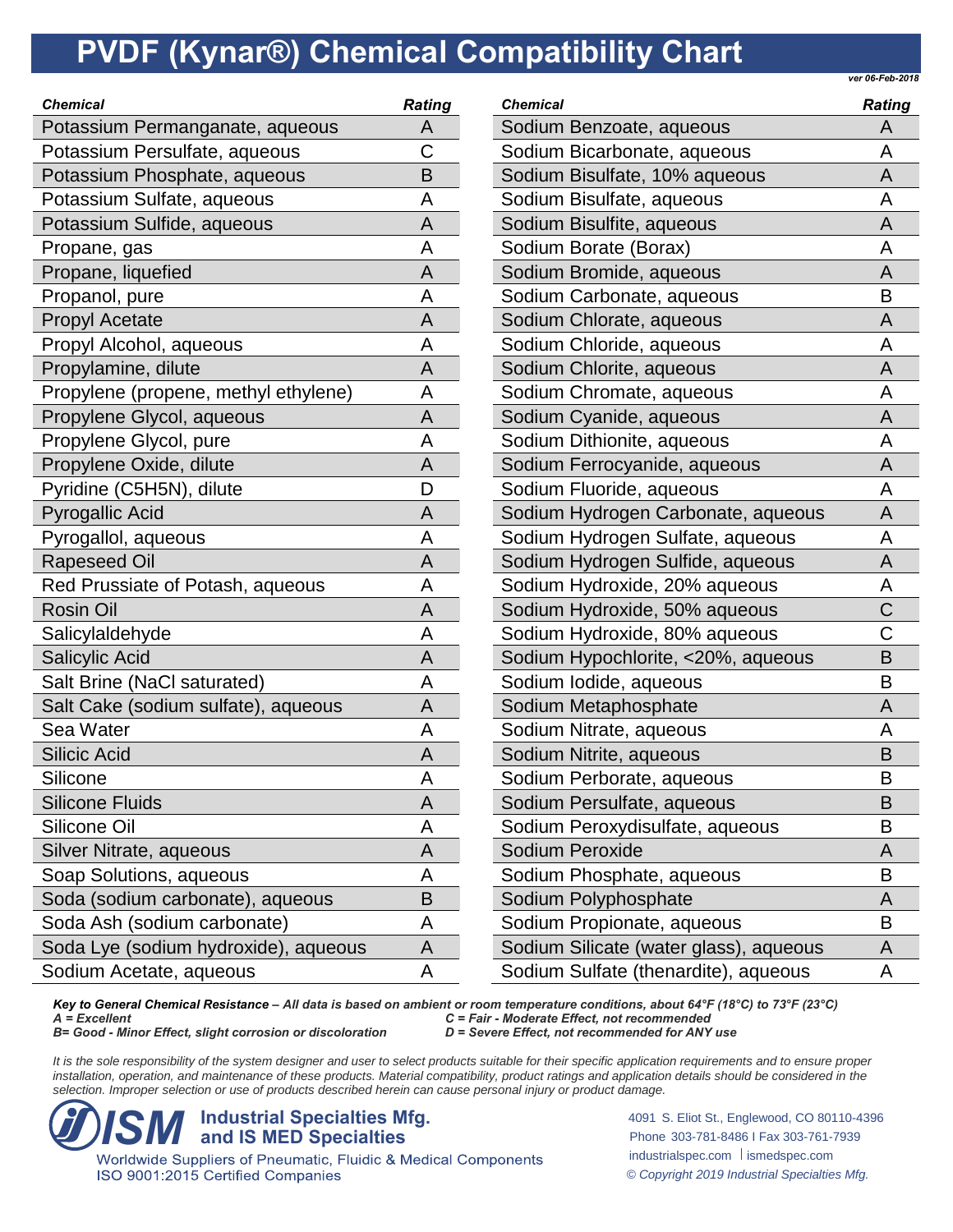*ver 06-Feb-2018*

| <b>Chemical</b>                          | <b>Rating</b> |
|------------------------------------------|---------------|
| Sodium Sulfide, aqueous                  | Β             |
| Sodium Sulfite, aqueous                  | A             |
| Sodium Thiosulfate, aqueous              | A             |
| Soluble Glass (sodium silicate), aqueous | Α             |
| Soybean Oil                              | A             |
| Spindle Oils                             | A             |
| <b>Stannic Chloride</b>                  | Α             |
| <b>Stannous Chloride</b>                 | A             |
| <b>Starch</b>                            | A             |
| <b>Starch Solution, aqueous</b>          | A             |
| Stearic Acid, pure                       | A             |
| <b>Stoddard's Solvent</b>                | A             |
| Styrene (vinylbenzene), pure             | A             |
| Succinic Acid, aqueous                   | B             |
| Sugar, Syrups and Jams                   | A             |
| <b>Sugar Solutions</b>                   | A             |
| <b>Sulfamic Acid</b>                     | Α             |
| <b>Sulfate Liquors</b>                   | A             |
| <b>Sulfite Liquors</b>                   | Α             |
| <b>Sulfites</b>                          | A             |
| <b>Sulfonic Acids</b>                    | A             |
| Sulfur                                   | A             |
| Sulfur Chloride, pure                    | A             |
| <b>Sulfur Dichloride</b>                 | A             |
| Sulfur Dioxide, liquid pure              | A             |
| Sulfur Dioxide Gas, dry                  | Α             |
| Sulfur Dioxide Gas, wet                  | A             |
| Sulfur Dioxide, 96%                      | Α             |
| Sulfur Hexafluoride, pure                | Β             |
| <b>Sulfur Trioxide</b>                   | D             |
| Sulfur Trioxide, dry                     | С             |
| Sulfuric Acid, <10%                      | Α             |
| Sulfuric Acid, 10-75%                    | Α             |
| Sulfuric Acid, 75-100%                   | Α             |
| Sulfuric Acid, cold concentrated         | Α             |
| Sulfuric Acid, fuming                    | D             |

| <b>Chemical</b>                       | <b>Rating</b> |
|---------------------------------------|---------------|
| Sulfurous Acid, 10%                   | Α             |
| <b>Sulfur Chlorides</b>               | D             |
| Sulfuryl Chloride, dilute             | Α             |
| Table Salt (sodium chloride), aqueous | Α             |
| Tall Oil (colophonium)                | A             |
| Tallow                                | Α             |
| Tannic Acid, 10% aqueous              | B             |
| <b>Tanning Oil</b>                    | Α             |
| Tartaric Acid, aqueous                | B             |
| Tetrachloroethane                     | A             |
| Tetrachloroethylene, pure             | B             |
| <b>Tetraethyl Lead, pure</b>          | B             |
| Thenardite (sodium sulfate), aqueous  | A             |
| Trichlorethylene                      | Α             |
| Tetrahydrofuran, aqueous              | B             |
| Thioglycol                            | A             |
| Thionyl Chloride, dilute              | A             |
| Thiophosphoryl Chloride, dilute       | Α             |
| Tin Chlorides, aqueous                | A             |
| Tin Salts, aqueous                    | А             |
| Toluene (toluol)                      | Α             |
| <b>Toluenesulfonyl Chloride</b>       | А             |
| <b>Tomato Juice</b>                   | A             |
| Town Gas                              | В             |
| <b>Transformer Oil</b>                | A             |
| Tributyl Phosphate, dilute            | Α             |
| <b>Tributyl Phosphate, pure</b>       | D             |
| Trichloroacetic Acid, aqueous         | В             |
| Trichloroethane                       | Α             |
| Trichloroethylene                     | B             |
| Trichloromethane (chloroform)         | A             |
| Tricresyl Phosphate, dilute           | D             |
| Triethanolamine, aqueous              | Α             |
| Triethylamine                         | Α             |
| Trifluoroacetic Acid                  | A             |
| Trimethylamine, aqueous               | A             |

*Key to General Chemical Resistance – All data is based on ambient or room temperature conditions, about 64°F (18°C) to 73°F (23°C) A = Excellent C = Fair - Moderate Effect, not recommended B* = Good - *Minor Effect, slight corrosion or discoloration* 

It is the sole responsibility of the system designer and user to select products suitable for their specific application requirements and to ensure proper installation, operation, and maintenance of these products. Material compatibility, product ratings and application details should be considered in the *selection. Improper selection or use of products described herein can cause personal injury or product damage.*



ISO 9001:2015 Certified Companies